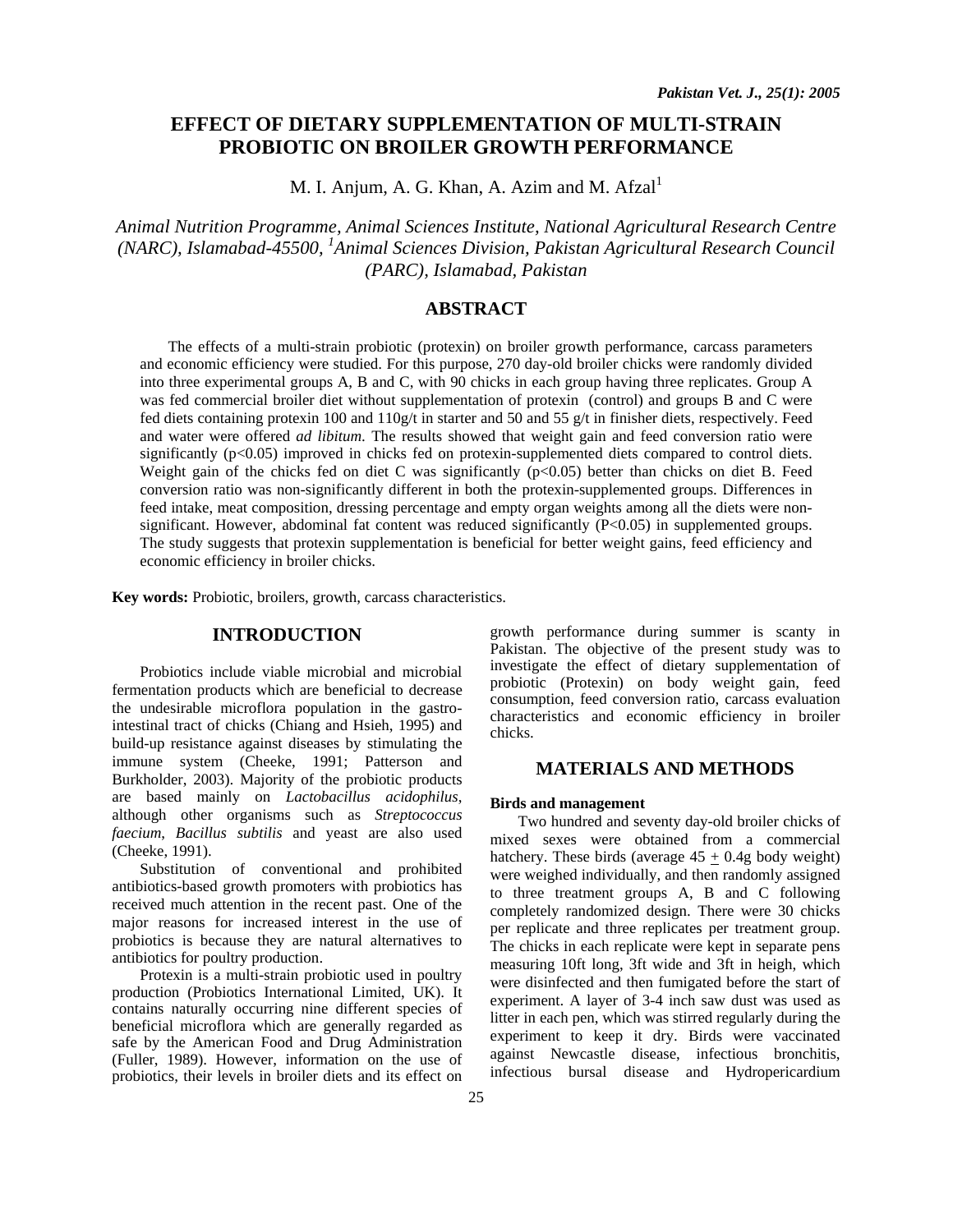syndrome, as per recommended schedule in Pakistan. All the recommended practices for broiler rearing were followed throughout the experimental period. Experimental diets (mash) and water were offered *ad libitum*. Experiment lasted for 42 days during summer 2003. Meteorological data including maximum and minimum daily ambient temperature, morning and afternoon relative humidity, wind speed and rain fall during the experimental period were obtained from Water Resources Research Programme, National Agricultural Research Centre, Islamabad and are shown in Table 1.

#### **Diets preparation and feeding**

Protexin is a multi-strain probiotic in dry white powder form  $(2x10^9 \text{ cfu/g})$  containing *Streptococcus salivarius spp. Thermophilus, Lactobacillus (L) delbruckii sub spp. bulgaricus, L. acidophilus, L. plantarum, L. rhamnosus, Bifidobacterium bifidum, Enterococcus faecium, Candida pintolopesii, and Asperigillus oryzae* which were used for supplementation of diets.

Commercial starter and finisher diets were obtained from a commercial feed mill and protexin was supplemented in feed as follows:

Group A: No addition of protexin (control),

Group B: Addition of protexin 100g/t in starter

and 50g/t in finisher diets.

Group C: Addition of protexin 110g/t in starter and 55g/t in finisher diets.

All the birds were weighed individually at the start of the experiment and at weekly intervals thereafter. Weekly feed consumption of each experimental unit was recorded on per pen basis and feed conversion ratio (FCR) was calculated. Therefore, feed consumption and FCR calculations were made from the average values of each pen. Feed samples from starter and finisher diets were collected for analysis of percent dry matter (88.75  $\pm$  6.5, 89.08  $\pm$  5.2), crude protein (21.72  $\pm$  4.1, 19.87  $\pm$ 3.3), crude fat  $(4.92 \pm 1.2, 4.73 \pm 1.4)$ , crude fibre  $(7.64)$  $\pm$  0.5, 8.49  $\pm$  0.51) and total ash (4.91  $\pm$  0.22, 4.55  $\pm$ 0.2), as described earlier (Annonymous, 1990). Nitrogen free extract (49.89  $\pm$  2.0 and 50.88  $\pm$  1.2%) and metabolizable energy (3040  $\pm$  150 and 3170  $\pm$  215 kcal/kg) were calculated by the methods of Wardeh (1981).

#### **Slaughtering and carcass data**

At the end of experiment, nine birds per dietary group (three per replicate) were slaughtered. The birds were then immediately eviscerated for collection of abdominal fat content and edible offals i.e. liver, heart and gizzard. Organ body weight ratios were calculated, using the formula described by Sherma *et al*. (1989). Proximate analysis of meat was done by Annonymous (1990) method. Live to dressed body weight percentages of chicks were calculated by the formula: Hot

carcass weight/slaughter weight x 100. Hot carcass weight was recorded after removing of skin, head, feathers, lungs, toes with feet and gastro-intestinal tract.

#### **Economic efficiency**

Economic analysis of live weight gain of broiler chicks was calculated. For this purpose, net expenditure cost of chick was deducted from the net profit of the live weight gain.

#### **Statistical analysis**

The data obtained through this experiment were analysed using analysis of variance technique in completely randomized design and means were compared using least significant differences test at 5 percent level of probability (Steel and Torrie, 1986).

#### **RESULTS**

Details of growth performance of broiler chicks fed commercial diets without protexin to group A and diets containing protexin 100 and 110 g/t in starter and 50 and 55 g/t in finisher to groups B and C, respectively are presented in Table 2. Average live weight gain of broiler chicks was found to be higher  $(P<0.05)$  in protexin-supplemented diets during starter (0-4 week), finisher (5-6 week) and overall (0-6 week) growing periods. Whereas between the supplemented groups the higher  $(P<0.05)$  weight gain was found  $(0-4)$  and  $0-6$ week) in group C compared to group B. There was no significant effect of protexin supplementation on feed intake of broiler chicks. However, feed conversion ratio (amount of feed consumed to gain per unit body weight) was found to be lower  $(P<0.05)$  in protexin treated groups compared to control group during finisher and overall growing period, whereas, between the supplemented groups (B and C) no significant difference was observed.

The data of content of protein, moisture, fat and ash of carcasses, dressing percentages and weights of edible offals is presented in Table 3. All these parameters showed non-significant difference among treatments. However, abdominal fat was significantly reduced (P<0.05) by protexin supplementation. Interaction between weather data and animal performance was found to be non-significant among all the groups.

The results of this study revealed that per bird total return on sale was Rs.90.14, 93.0 and 94.58 at total expenditure of Rs.56.76, 56.25 and 58.32 for groups A, B and C, respectively. The net per bird income was Rs.33.38, 36.76 and 36.26 of groups A, B and C, respectively. The economic analysis of data showed that supplementation of broiler starter and finisher diets with protexin at 100g/t in starter and 50g/t in finisher diets was economically more beneficial (Table 4).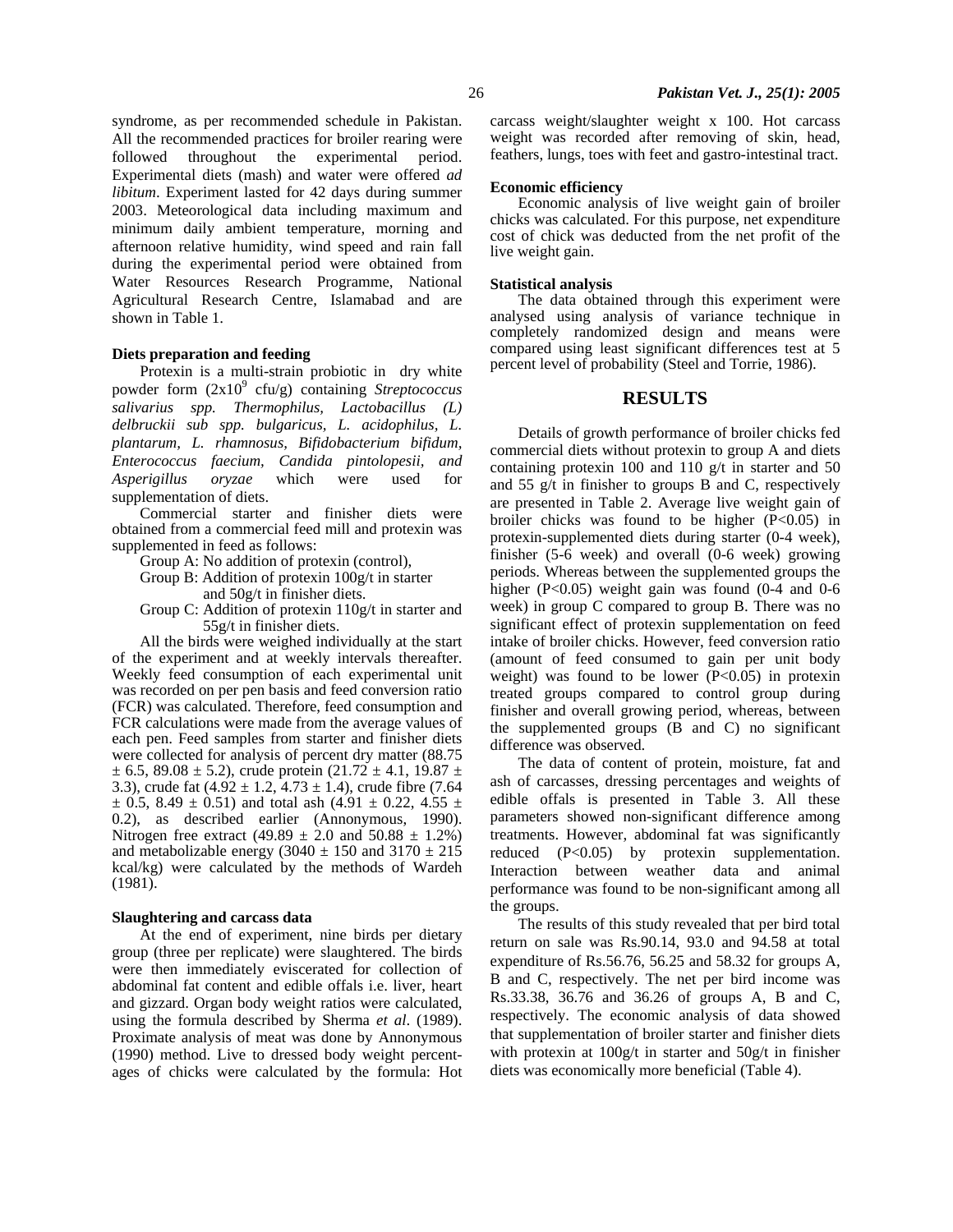|                 | Temperature ( °C ) |                  | <b>Relative humidity (%)</b> |                  | <b>Wind speed</b> | Rainfall                 |
|-----------------|--------------------|------------------|------------------------------|------------------|-------------------|--------------------------|
| Week            | <b>Maximum</b>     | <b>Minimum</b>   | 800hrs                       | <b>1400hrs</b>   | (km/h)            | (mm)                     |
| 1 <sup>st</sup> | $38.04 \pm 0.49$   | $17.00 \pm 1.16$ | $34.14 \pm 2.92$             | $17.85 \pm 1.47$ | $86.00 \pm 9.32$  | $\overline{\phantom{a}}$ |
| $2^{nd}$        | $34.42 \pm 0.66$   | $18.68 \pm 0.35$ | $59.00 \pm 6.26$             | $26.28 \pm 2.50$ | $91.68 \pm 12.08$ | 2.75                     |
| 3 <sup>rd</sup> | $40.35 \pm 0.84$   | $19.42 \pm 0.68$ | $35.28 \pm 1.64$             | $13.00 \pm 2.10$ | $106.92 \pm 9.92$ | $\sim$ $\sim$            |
| 4 <sup>th</sup> | $46.54 \pm 1.37$   | $21.07 \pm 1.24$ | $42.71 \pm 4.26$             | $22.14 \pm 5.41$ | $123.24 \pm 15.4$ | 3.21                     |
| 5 <sup>th</sup> | $40.42 \pm 0.92$   | $22.08 \pm 0.95$ | $45.57 \pm 3.71$             | $23.71 \pm 2.47$ | $92.60 \pm 16.15$ | 0.67                     |
| 6 <sup>th</sup> | $37.21 \pm 0.77$   | $23.42 \pm 0.83$ | $66.00 \pm 4.69$             | $38.00 \pm 3.10$ | $97.39 \pm 9.65$  | 3.14                     |

**Table 1: Meteorological data during the experimental period** 

### **Table 2: Performance of broiler chicks fed diets supplemented with different levels of protexin**

|                                                                                                                                                                                                                                                           | Diets*                                   |                            |                      |  |
|-----------------------------------------------------------------------------------------------------------------------------------------------------------------------------------------------------------------------------------------------------------|------------------------------------------|----------------------------|----------------------|--|
| <b>Parameters</b>                                                                                                                                                                                                                                         | A                                        | в                          | C                    |  |
| Starter phase (0-4 week)                                                                                                                                                                                                                                  |                                          |                            |                      |  |
| Average initial body weight (g/bird)                                                                                                                                                                                                                      | $45 \pm 0.08^{\circ}$                    | $44 \pm 0.89$ <sup>a</sup> | $45 \pm 0.86^a$      |  |
| Average total body weight gain (g/bird)                                                                                                                                                                                                                   | $1023 \pm 16^{\circ}$                    | $1048 \pm 14^{b}$          | $1083 \pm 18^a$      |  |
| Average total feed intake (g/bird)                                                                                                                                                                                                                        | $1732 \pm 02^a$                          | $1726 \pm 05^a$            | $1746 \pm 03^a$      |  |
| Feed efficiency                                                                                                                                                                                                                                           | $1.69 \pm 0.02^a$                        | $1.65 \pm 0.02^a$          | $1.61 \pm 0.05^a$    |  |
| Finisher phase (5-6 weeks)                                                                                                                                                                                                                                |                                          |                            |                      |  |
| Average total body weight gain (g/bird)                                                                                                                                                                                                                   | 835 $\pm$ 15 <sup>b</sup>                | $874 \pm 20^{\circ}$       | $872 \pm 14^a$       |  |
| Average total feed intake (g/bird)                                                                                                                                                                                                                        | $1835 \pm 06^{\circ}$                    | $1809 \pm 06^a$            | $1865 \pm 10^{a}$    |  |
| Feed efficiency                                                                                                                                                                                                                                           | $2.196 \pm 0.01^a$                       | $2.07 \pm 0.05^b$          | $2.14 \pm 0.03^{ab}$ |  |
| Overall (0-6 week)                                                                                                                                                                                                                                        |                                          |                            |                      |  |
| Average total body weight gain (g/bird)                                                                                                                                                                                                                   | $1904 \pm 17^{\circ}$                    | $1967 \pm 09^6$            | $2000 \pm 18^a$      |  |
| Average total feed intake (g/bird)                                                                                                                                                                                                                        | $3567 \pm 05^{\circ}$                    | $3535 \pm 09^{\circ}$      | $3611 \pm 11^a$      |  |
| Feed efficiency                                                                                                                                                                                                                                           | $1.87 \pm 0.01^a$                        | $1.80 \pm 0.01^b$          | $1.81 \pm 0.01^b$    |  |
| $abc_{n+1}$ $c_{n+1}$<br>$\mathbf{r}$ and the contract of the contract of the contract of the contract of the contract of the contract of the contract of the contract of the contract of the contract of the contract of the contract of the contract of | $\mathbf{r}$ . The state of $\mathbf{r}$ |                            |                      |  |

 $a,b,c$  Means ( $\pm$  SEM) in a row with different superscripts differ significantly (p<0.05).

\* A: Diet without protexin (control); B: with protexin at 100g/t in starter and 50 g/t in finisher and C: with protexin at 110g/t in starter and 55 g/t in finisher diet.

|                    | Table 3: Carcass characteristics and organs weight of broilers fed diets supplemented with different |  |
|--------------------|------------------------------------------------------------------------------------------------------|--|
| levels of protexin |                                                                                                      |  |

|                                                 |                        | Diets*                     |                         |
|-------------------------------------------------|------------------------|----------------------------|-------------------------|
| <b>Parameters</b>                               | A                      | в                          | C                       |
| (BW.<br>total live<br>body<br>weight<br>Average | $1965 \pm 44^a$        | $1952 \pm 72^a$            | $1975 \pm 55^{\circ}$   |
| g/bird)                                         |                        |                            |                         |
| Average dressed carcass weight (g/bird)         | $1179 \pm 69^{\circ}$  | $1171 \pm 50^a$            | $1205 \pm 49^a$         |
| Dressing percentage                             | $60.00 \pm 0.4^a$      | $59.99 \pm 0.6^a$          | $61.01 \pm 0.6^a$       |
| Average liver weight (% BW)                     | $2.30 \pm 0.1^{\circ}$ | $2.16 \pm 0.0^a$           | $2.12 \pm 0.1^a$        |
| Average heart weight (% BW)                     | $0.39 \pm 0.02^a$      | $0.41 \pm 0.01^a$          | $0.39 \pm 0.01^a$       |
| Average gizzard weight (% BW)                   | $1.48 \pm 0.07^a$      | $1.58 \pm 0.02^a$          | $1.47 \pm 0.03^a$       |
| Average abdominal fat (% BW)                    | $1.71 \pm 0.06^a$      | $1.54 \pm 0.06^b$          | $1.44 \pm 0.05^{\circ}$ |
| Meat composition (%)                            |                        |                            |                         |
| Moisture                                        | $67.8 \pm 1.5^a$       | $67.0 \pm 1.3^a$           | $67.7 \pm 1.5^{\circ}$  |
| Crude protein                                   | $22.5 \pm 1.1^a$       | $23.0 \pm 0.9^a$           | $22.2 \pm 1.5^a$        |
| Crude fat                                       | $11.5 \pm 0.5^a$       | $10.9 \pm 0.3^{\circ}$     | $10.7 \pm 0.4^{\circ}$  |
| Total ash                                       | $4.1 \pm 0.7^a$        | $4.1 \pm 0.4^a$            | $4.4 \pm 0.5^{\circ}$   |
| 2h<br>$- - - -$                                 |                        | $\cdots$ $\cdots$ $\cdots$ |                         |

 $a,b$  Mean values ( $\pm$  SEM) in a row with different superscripts differ significantly (p<0.05). Values of each parameter are means of 9 observations.

\* A: Diet without protexin (control); B: with protexin at 100g/t in starter and 50 g/t in finisher and C: with protexin at 110 g/t in starter and 55 g/t in finisher diet.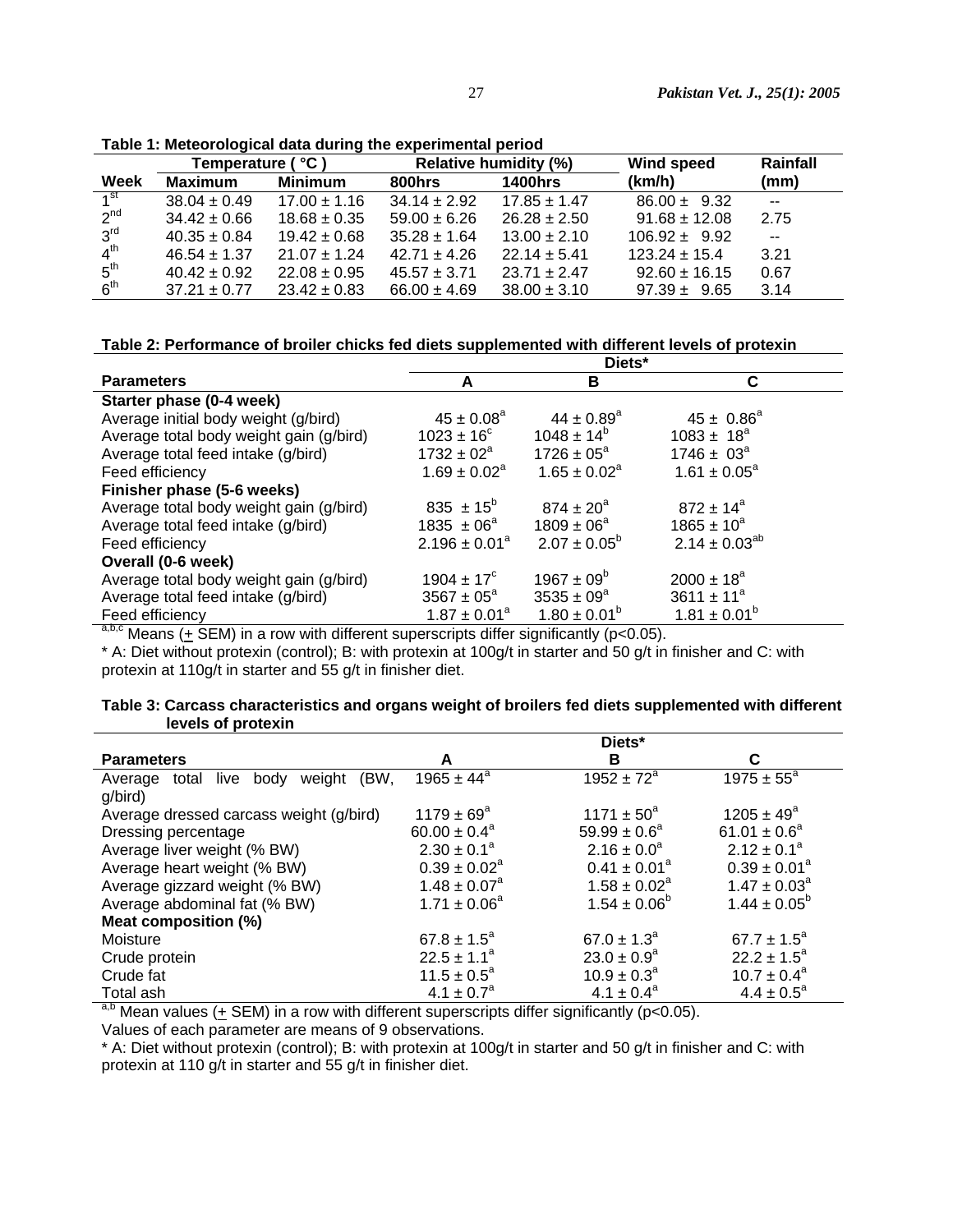| <b>Parameters</b>                        | А     | в     | С     |
|------------------------------------------|-------|-------|-------|
| Chick cost $(Rs^1)$                      | 18    | 18    | 18    |
| Feed intake (g/bird)                     |       |       |       |
| <b>Starter</b>                           | 1732  | 1726  | 1746  |
| Finisher                                 | 1835  | 1809  | 1865  |
| Cost of feed eaten $(Rs/bird)^2$         |       |       |       |
| <b>Starter</b>                           | 19.05 | 18.98 | 19.20 |
| Finisher                                 | 19.71 | 19.37 | 20.14 |
| Protexin cost (Rs.)                      |       | 0.88  | 0.98  |
| Total cost (Rs.)                         | 56.76 | 56.25 | 58.32 |
| Average live weight after 42 days (g)    | 1949  | 2011  | 2045  |
| Return on sale @ Rs. 46.25/kg (Rs.)      | 90.14 | 93.01 | 94.58 |
| Per bird net profit (Rs.)                | 33.38 | 36.76 | 36.26 |
| Profit per bird over control group (Rs.) |       | 1.10  | 1.08  |

**Table 4: Economic analysis of broilers fed diets supplemented with different levels of protexin** 

 $1$  One US \$ was equal to about 58 Pakistani Rupees (Rs).

<sup>2</sup>Cost of Starter diet=Rs.11/kg; Finisher diet =Rs. 10.8/kg and Protexin (supplement) =Rs.3.4/g.

 \* A: Diet with out protexin (control); B: with protexin at 100g/t in starter and 50 g/t in finisher and C: with protexin at 110g/t in starter and 55 g/t in finisher diet.

### **DISCUSSION**

The results of the present study showed that protexin supplementation had no difference on feed intake. These results are in line with the findings of Chiang and Hsieh (1995). However, Santoso *et al*. (2001) reported that 0.5% fermented product from *Bacillus subtilis* inclusion reduced consumption significantly  $(P<0.05)$  as compared to control. The reasons for these discrepancies are not known.

The highest average body weight gain was found in chicks fed diet C compared to the chicks fed diets B and A during starter and overall growing period. Wenk (2000) reported that probiotics supplementation had more pronounced effect in young growing animals which substantiates the findings of our study during starter phase. However, feed conversion of broiler chicks was similar on both protexin-supplemented groups. The present results are in accordance with the findings of Chiang and Hsieh (1995), Santoso *et al*. (2001) and Fuller (2001). Therefore, when both feed conversion ratio and body weight gain are considered for gaining maximum profit, the inclusion of protexin at 100g/t in starter and 50g/t in finisher diets may be recommended.

In this study, only one percent bird mortality was recorded in protexin-supplemented groups throughout the experiment. There were no disease or pathological lesions obtained in the organs of slaughtered birds. Furthermore, no medication was required for the chicken during the experimental period. This may be due to the fact that continuous feeding of protexin might have suppressed the undesirable microorganisms that lead to improved health status (build-up resistance) and ultimately improved growth and overall performance. Fuller (2001) and Patterson and Burkholder (2003) had explained the mechanism of probitics to pathogen inhibition by competition for nutrients, production of toxic condition and compounds (volatile fatty acids, low pH, and bacteriocins), competition for binding sites on the intestinal epithelium and stimulation of the immune system.

Furthermore, the present study showed that protexin supplementation did not change the broiler meat composition, nor dressing percentage and organs weights. However, abdominal fat content was reduced significantly. Data generated during this study on meat composition and abdominal fat content of broiler chicks are in agreement with the findings of Santoso *et al.*  (2001). According to these workers, certain micro-flora present in gastro-intestinal tract of a bird impaired the absorption of cholesterol and bile acid. So there is a possibility that microorganisms in protexin may cause lower absorption and deposition of fat content around the abdomen.

Finally, the economic of protexin was more encouraging where treated groups generated more profit than the control group. The feed cost per kg broiler produced was less in supplemented groups compared to non-supplemented group. Economic data clearly indicated that protexin supplementation is more feasible and economical to obtain maximum profitability from broiler production.

In conclusion, it is summarized that supplementation of broiler starter and finisher diets with